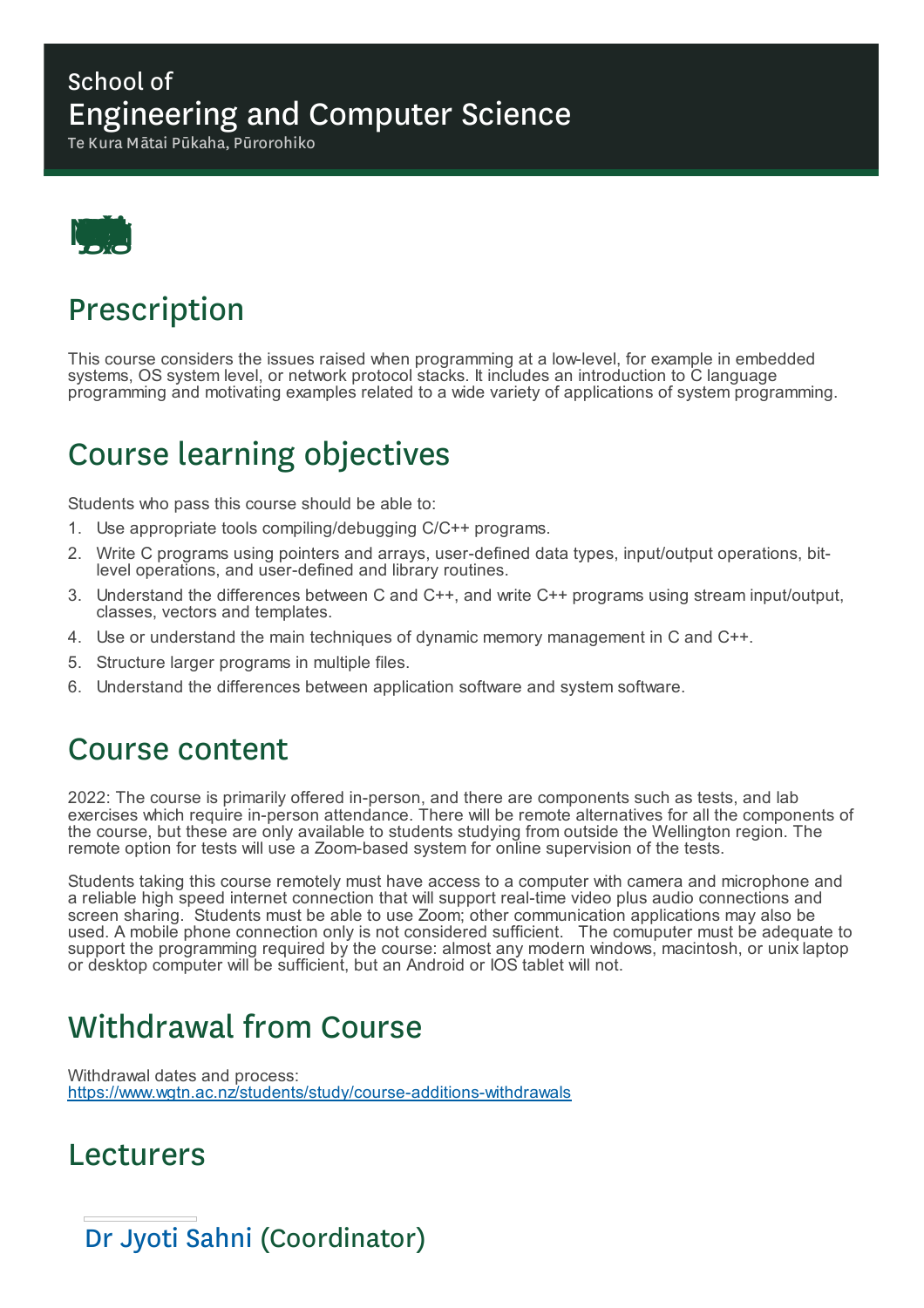

alvin.valera@vuw.ac.nz 04 463 5139

AM 418 Alan Macdiarmid Building, Gate 7, Kelburn Parade, Kelburn

### Teaching Format

This course will be offered in-person and online. For students in Wellington, there will be a combination of in-person components and web/internet based resources. It will also be possible to take the course entirely online for those who cannot attend on campus, with all the components provided in-person also made available online. Refer to https://ecs.wgtn.ac.nz/Courses/NWEN241\_2022T1/CovidPlan for more details.

During the trimester there will be three lectures per week where the third lecture is a tutorial-style lecture. There are practical lab (programming) assignments that require students to apply the concepts taught during the lectures.

### Student feedback

A summary of the course feedback provided by students previously for this course is available at http://www.cad.vuw.ac.nz/feedback/feedback\_display.php.

### Dates (trimester, teaching & break dates)

- Teaching: 28 February 2022 03 June 2022
- Break: 11 April 2022 24 April 2022  $\blacksquare$
- Study period: 06 June 2022 09 June 2022
- Exam period: 10 June 2022 25 June 2022

### Class Times and Room Numbers

#### **28 February 2022 - 10 April 2022**

- **Monday** 15:10 16:00 LT205, Hugh Mackenzie, Kelburn
- **Wednesday** 15:10 16:00 LT205, Hugh Mackenzie, Kelburn
- **Thursday** 15:10 16:00 LT205, Hugh Mackenzie, Kelburn
- **25 April 2022 - 05 June 2022**
- **Monday** 15:10 16:00 LT205, Hugh Mackenzie, Kelburn
- **Wednesday** 15:10 16:00 LT205, Hugh Mackenzie, Kelburn
- **Thursday** 15:10 16:00 LT205, Hugh Mackenzie, Kelburn

### Other Classes

From Weeks 2-12, Helpdesk Sessions will be conducted in CO246. Tutor(s) will be present to assist students who have questions on exercises and assignments. See course wiki at https://ecs.wgtn.ac.nz/Courses/NWEN241\_2022T1/ for more details.

### Set Texts and Recommended Readings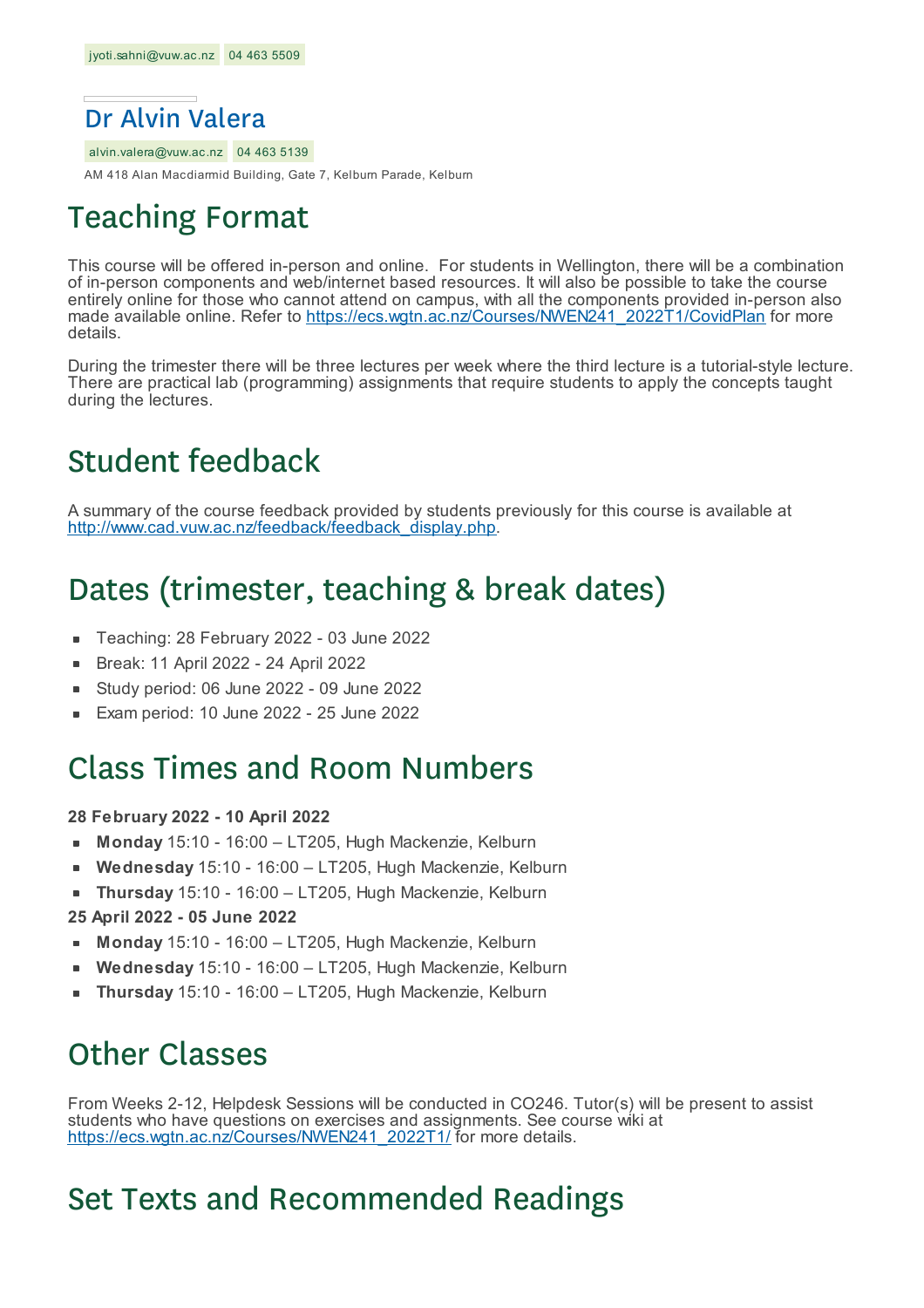### Required

There are no required texts for this offering.

### Recommended

There are many good C/C++ programming books available in the library. Below are some recommended books for this course:

- Brian W. Kernighan and Dennis M. Ritchie, *The C Programming Language* [2nd Edition], Prentice Hall, 1988.
- Perry, Gregory, *C Programming Absolute Beginner's Guide*, [Third Edition], Pearson Education, 2014.
- Kochan, Stephen, *Programming in C* [Fourth Edition], Addison-Wesley, 2015.
- Love, Robert, *Linux System Programming* [2nd Edition], O'Reilly, 2013. É
- Donahoo, Michael, *TCP/IP Sockets in C* [2nd Edition], Morgan Kaufmann, 2009.
- D.S. Malik, *C++ Programming* [8th Edition], Cengage, 2017. ×

### Mandatory Course Requirements

There are no mandatory course requirements for this course.

- Submit a reasonable attempt at 3/4 of the assignments.
- Obtain a **D** grade or better in the final test.

*If you believe that exceptional circumstances may prevent you from meeting the mandatory course requirements, contact the Course Coordinator for advice as soon as possible.*

### Assessment

This course will be assessed through assignments, exercises, mid-term tests, and a final test.

| <b>Assessment Item</b>                        | Due Date or Test Date                               | CLO(s)                | Percentage |
|-----------------------------------------------|-----------------------------------------------------|-----------------------|------------|
| Assignments - 4 in total                      | As stated in the respective<br>assignment handouts. | CLO:<br>1,2,3,4,5     | 40%        |
| Exercises - 4 in total                        | As stated in the respective exercise<br>handouts.   | CLO:<br>1, 2, 3, 4, 5 | 10%        |
| Mid-term Tests (45 mins each)<br>- 2 in total | Weeks 6 and 12                                      | CLO:<br>1,2,3,4       | 20%        |
| Final Test (2 hours)                          | TBC (during assessment period)                      | CLO:<br>2,3,4,5,6     | 30%        |

### **Penalties**

For the **EXERCISES**. Any exercise submitted after the deadline (normally 23:59 on Fridays) will not be marked and will get 0 marks. There are no "late days" for exercises.

For the **ASSIGNMENTS**. Any assignment if submitted up to 24 hours after the deadline will be penalised by 20%, if submitted between 24 and 48 hours after the deadline will be penalised by 40%. Assignment submitted 48 hours or more after the deadline will not be marked and will get 0 marks.

**LATE DAYS POLICY** (for Assignments). Each student will have three "late days" which you may choose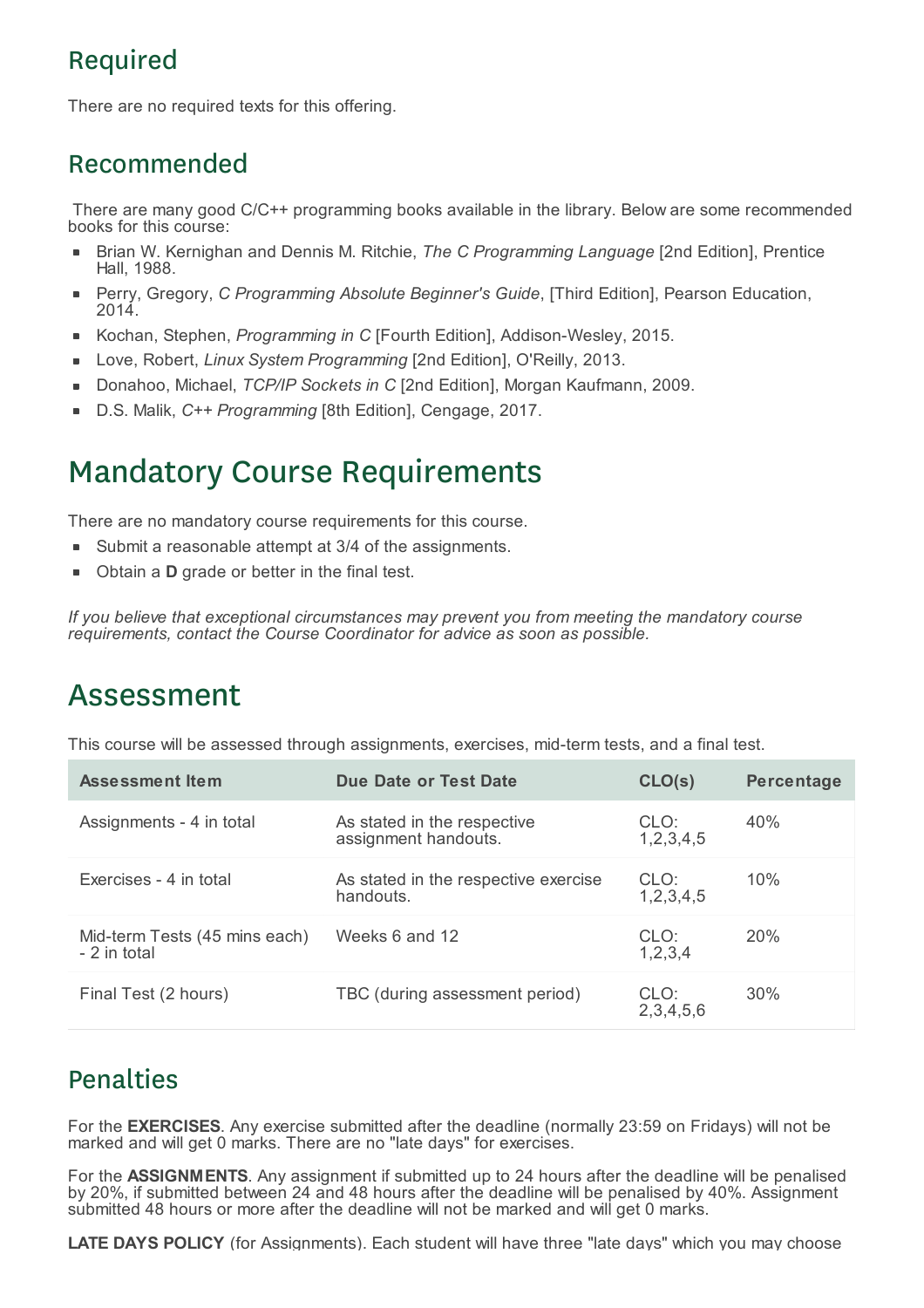**LATE DAYS POLICY** (for Assignments). Each student will have three "late days" which you may choose to use for any assignment(s) during the course. There will be no penalty applied for these late days. You do not need to apply for these, instead any late days you have left will be automatically applied to assignments that you submit late.

#### Extensions

Requests for assignment deadline extensions must be sent in writing (email) to the course coordinator, attaching any relevant supporting documents, e.g. medical certificate from doctor.

### Submission & Return

Assignments and exercises to be submitted using the ECS online submission system, accessible through the course web pages. Marks and comments will be returned through the ECS marking system, also available through the course web pages.

The School normally has a goal of returning marks for all assessment items within two weeks of the submission deadline. This year, the course will aim to meet this goal, but we expect that sickness and self-isolation due to Covid will extend the time required to mark some reports.

### Marking Criteria

As stated in the respective assignment handouts.

### Group Work

There is no group work.

#### Peer Assessment

There will be no peer assessment.

### Required Equipment

Refer to https://ecs.wgtn.ac.nz/Courses/NWEN241\_2022T1/ for details.

### **Workload**

The total workload for NWEN 241 is 150 hours. In order to maintain satisfactory progress in NWEN 241, you should plan to spend an average of 10 hours per week on this course.

# Teaching Plan

See https://ecs.wgtn.ac.nz/Courses/NWEN241\_2022T1/LectureSchedule

# Communication of Additional Information

You must regularly check the course Wiki page at https://ecs.wgtn.ac.nz/Courses/NWEN241\_2022T1/ for the latest information on the course, e.g. lecture schedule, assignments, reading materials, etc.